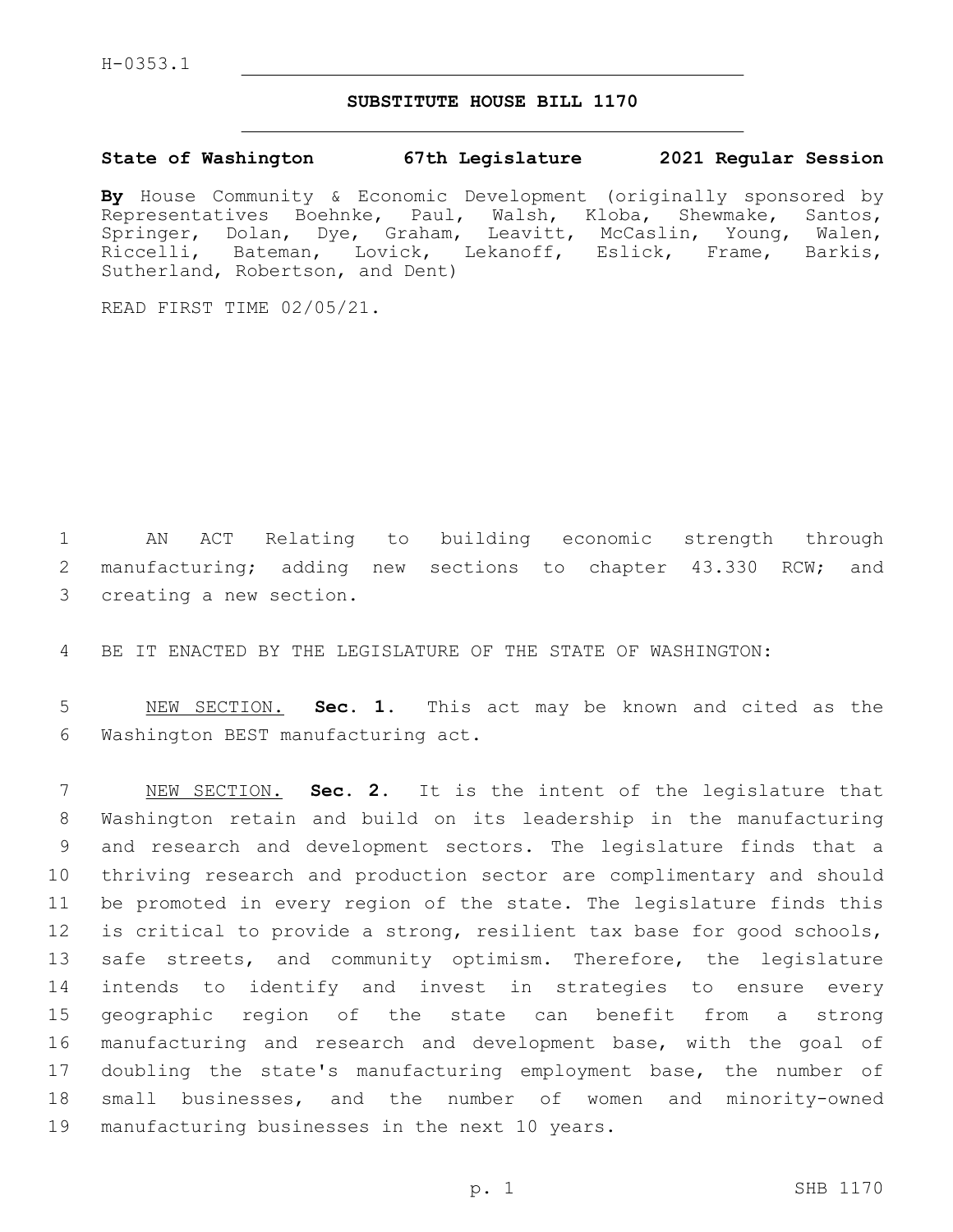NEW SECTION. **Sec. 3.** (1) The department is responsible for identifying and developing strategies to help achieve the goals established in section 2 of this act. In support of pursuing the goal, the department must prepare and update each fiscal biennium a report on the state of the manufacturing and research and development industry and workforce. The report must identify progress or challenges the state has encountered in achieving the goals established in section 2 of this act and identify recommendations to the legislature.

(2) The report may include, but not be limited to:

 (a) Recommendations for specific actions to develop a manufacturing workforce pipeline and specific manufacturing 13 subsectors that present workforce opportunities or challenges;

14 (b) Identification of dislocated workers;

15 (c) Career-connected learning opportunities;

 (d) A survey of financial aid that can be leveraged to fund training for the manufacturing workforce pipeline, such as Washington college grant opportunities, passport to careers, and prison to 19 postsecondary funding;

 (e) Recommendations on improving the state's competitiveness for manufacturing and research and development job retention and 22 creation:

 (f) Identification of high-demand advanced manufacturing 24 industries and subsectors globally;

 (g) Identification of site selection criteria of advanced 26 manufacturing and research and development projects; and

 (h) Recommendations of best practices to streamline environmental permit approval and appeal processes for the purpose of getting manufacturing businesses who want to site or expand in Washington 30 more certainty, faster.

 (3) The department must convene a manufacturing council to advise and consult on the development of the report and recommendations.

 (a) The director or the director's designee must appoint to the council such persons from the private, nonprofit, and public sectors as may best inform the state's ability to innovate, diversify supply chains, and expand living wage jobs in the manufacturing sector.

 (b) Representatives must include small to mid-sized private sector manufacturing businesses, labor and apprenticeship programs, statewide business associations, higher education institutions, and workforce partners. The department must work to ensure: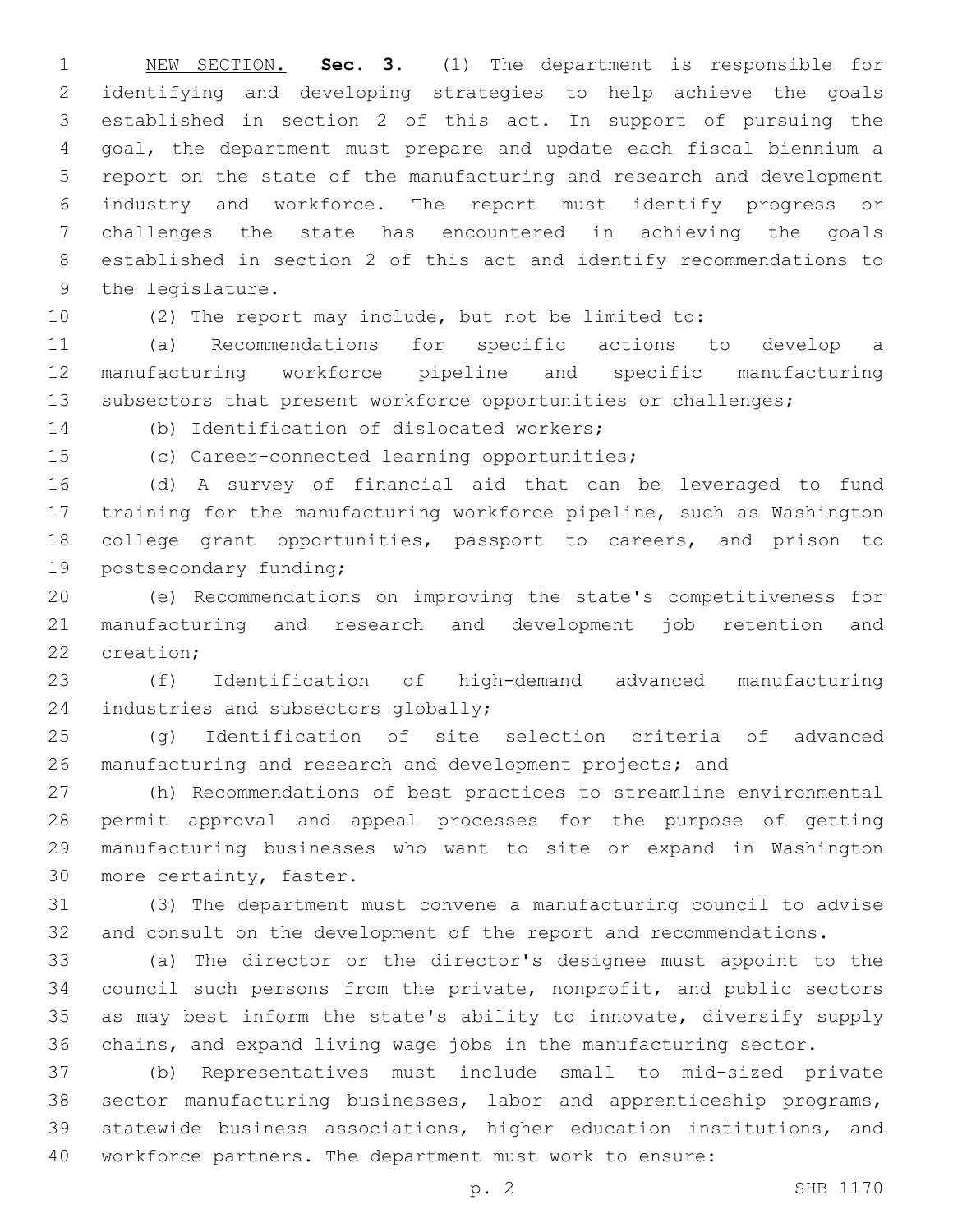(i) Equal representation of business and labor on the council;

 (ii) That appointees represent every region of the state such that economic diversification across all regions is supported; and

 (iii) That the council includes a strong array of voices from women and minority executives and labor in manufacturing.

 (4) All state agencies with expertise in workforce development and economic development are encouraged to provide such information and resources as may be requested to inform and facilitate identification and analysis of public policy challenges and potential recommendations for the report in subsections (1) and (2) of this 11 section.

 (5) In its first biennial report, the department shall coordinate with the office of the superintendent of public instruction and the state board for community and technical colleges to assess any inadequacy or gaps in delivering hands-on, skills-based learning remotely to all Washingtonians seeking to enter the manufacturing workforce or to be retrained for a transition within the 18 manufacturing workforce.

 NEW SECTION. **Sec. 4.** (1) The department must support the development of regionally tailored strategies to facilitate the continued existence and development of manufacturing workforce across the state.

 (2) To support regional manufacturing cluster development and job creation, the department must grant any funding provided in section 5 of this act for initiatives that accelerate the development of regional clusters intended to grow living wage jobs in manufacturing 27 and research and development.

 (3) The department is encouraged to consider the creation of regional offices or establishing additional duty stations that facilitate sector leads to be located in the regions most dependent 31 on their sector.

 NEW SECTION. **Sec. 5.** (1) The manufacturing cluster acceleration subaccount is established in the economic development strategic reserve account. All receipts from appropriations made to the manufacturing cluster acceleration subaccount shall be deposited into the subaccount.

 (2) The department may make expenditures from the subaccount to support regional cluster acceleration strategies, including:

p. 3 SHB 1170